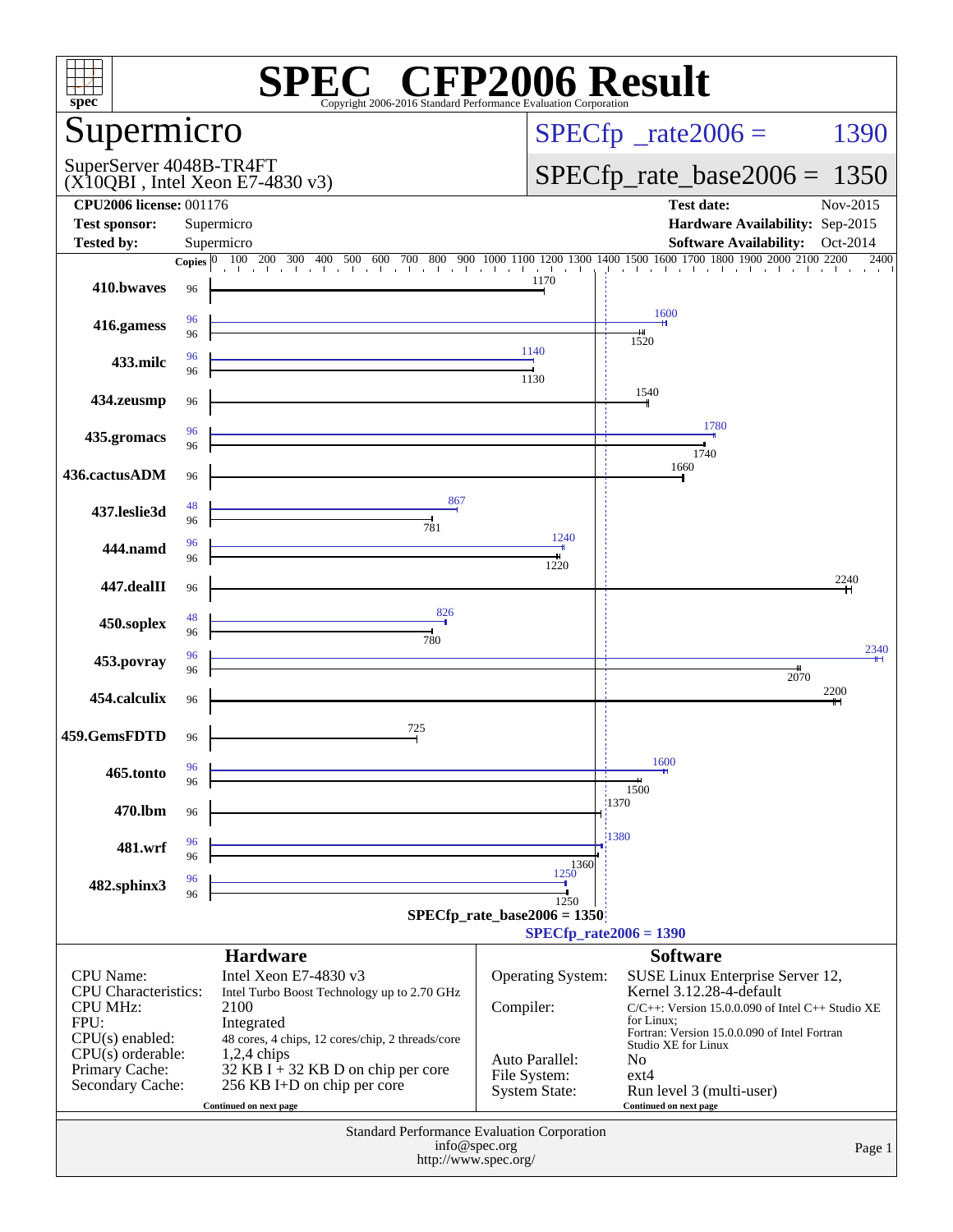

## Supermicro

#### SuperServer 4048B-TR4FT

(X10QBI , Intel Xeon E7-4830 v3)

#### $SPECfp_rate2006 = 1390$  $SPECfp_rate2006 = 1390$

#### [SPECfp\\_rate\\_base2006 =](http://www.spec.org/auto/cpu2006/Docs/result-fields.html#SPECfpratebase2006) 1350

| <b>CPU2006 license: 001176</b>                                             |                                                                                                                                                     |                                                            | <b>Test date:</b><br>Nov-2015             |  |  |
|----------------------------------------------------------------------------|-----------------------------------------------------------------------------------------------------------------------------------------------------|------------------------------------------------------------|-------------------------------------------|--|--|
| <b>Test sponsor:</b>                                                       | Supermicro                                                                                                                                          |                                                            | Hardware Availability: Sep-2015           |  |  |
| <b>Tested by:</b>                                                          | Supermicro                                                                                                                                          |                                                            | <b>Software Availability:</b><br>Oct-2014 |  |  |
| L3 Cache:<br>Other Cache:<br>Memory:<br>Disk Subsystem:<br>Other Hardware: | $30 \text{ MB I+D}$ on chip per chip<br>None<br>1 TB (64 x 16 GB 2Rx4 PC4-2133P-R, running at<br>1333 MHz)<br>1 x 750 GB SATA III, 7200 RPM<br>None | <b>Base Pointers:</b><br>Peak Pointers:<br>Other Software: | $32/64$ -bit<br>$32/64$ -bit<br>None      |  |  |

| <b>Results Table</b> |               |                |       |                |       |                |       |               |                |              |                |              |                |              |
|----------------------|---------------|----------------|-------|----------------|-------|----------------|-------|---------------|----------------|--------------|----------------|--------------|----------------|--------------|
|                      |               |                |       | <b>Base</b>    |       |                |       | <b>Peak</b>   |                |              |                |              |                |              |
| <b>Benchmark</b>     | <b>Copies</b> | <b>Seconds</b> | Ratio | <b>Seconds</b> | Ratio | <b>Seconds</b> | Ratio | <b>Copies</b> | <b>Seconds</b> | <b>Ratio</b> | <b>Seconds</b> | <b>Ratio</b> | <b>Seconds</b> | <b>Ratio</b> |
| 410.bwaves           | 96            | 1112           | 1170  | 1112           | 1170  | 1110           | 1180  | 96            | 1112           | 1170         | 1112           | 1170         | 1110           | 1180         |
| 416.gamess           | 96            | 1246           | 1510  | 1237           | 1520  | 1231           | 1530  | 96            | 1172           | 1600         | 1183           | 1590         | 1173           | <b>1600</b>  |
| 433.milc             | 96            | 777            | 1130  | 777            | 1130  | 776            | 1140  | 96            | 776            | 1140         | 776            | 1140         | 776            | 1140         |
| 434.zeusmp           | 96            | 570            | 1530  | 569            | 1540  | 567            | 1540  | 96            | 570            | 1530         | 569            | 1540         | 567            | 1540         |
| 435.gromacs          | 96            | 394            | 1740  | 395            | 1730  | 394            | 1740  | 96            | 386            | 1780         | 387            | 1770         | 386            | 1780         |
| 436.cactusADM        | 96            | 691            | 1660  | 688            | 1670  | 691            | 1660  | 96            | 691            | 1660         | 688            | 1670         | 691            | 1660         |
| 437.leslie3d         | 96            | 1155           | 781   | 1159           | 779   | 1156           | 781   | 48            | 520            | 867          | 520            | 867          | 521            | 866          |
| 444.namd             | 96            | 627            | 1230  | 631            | 1220  | 633            | 1220  | 96            | 619            | 1240         | 623            | 1240         | 620            | 1240         |
| 447.dealII           | 96            | 491            | 2240  | 491            | 2240  | 487            | 2260  | 96            | 491            | 2240         | <u>491</u>     | 2240         | 487            | 2260         |
| 450.soplex           | 96            | 1027           | 780   | 1026           | 780   | 1027           | 779   | 48            | 485            | 826          | 486            | 824          | 482            | 830          |
| 453.povray           | 96            | 246            | 2080  | 247            | 2070  | 247            | 2060  | 96            | 218            | 2340         | 218            | 2340         | 216            | 2360         |
| 454.calculix         | 96            | 361            | 2190  | 360            | 2200  | 357            | 2220  | 96            | 361            | 2190         | 360            | 2200         | 357            | 2220         |
| 459.GemsFDTD         | 96            | 1405           | 725   | 1404           | 725   | 1404           | 725   | 96            | 1405           | 725          | 1404           | 725          | 1404           | 725          |
| 465.tonto            | 96            | 628            | 1500  | 624            | 1510  | 628            | 1500  | 96            | 593            | 1590         | 592            | <b>1600</b>  | 587            | 1610         |
| 470.1bm              | 96            | 961            | 1370  | 960            | 1370  | 961            | 1370  | 96            | 961            | 1370         | 960            | 1370         | 961            | 1370         |
| 481.wrf              | 96            | 787            | 1360  | 785            | 1370  | 788            | 1360  | 96            | 780            | 1380         | 778            | 1380         | 781            | 1370         |
| 482.sphinx3          | 96            | 1489           | 1260  | 1495           | 1250  | 1491           | 1250  | 96            | 1494           | 1250         | 1501           | 1250         | 1499           | 1250         |

Results appear in the [order in which they were run.](http://www.spec.org/auto/cpu2006/Docs/result-fields.html#RunOrder) Bold underlined text [indicates a median measurement.](http://www.spec.org/auto/cpu2006/Docs/result-fields.html#Median)

#### **[Submit Notes](http://www.spec.org/auto/cpu2006/Docs/result-fields.html#SubmitNotes)**

 The numactl mechanism was used to bind copies to processors. The config file option 'submit' was used to generate numactl commands to bind each copy to a specific processor. For details, please see the config file.

#### **[Operating System Notes](http://www.spec.org/auto/cpu2006/Docs/result-fields.html#OperatingSystemNotes)**

Stack size set to unlimited using "ulimit -s unlimited"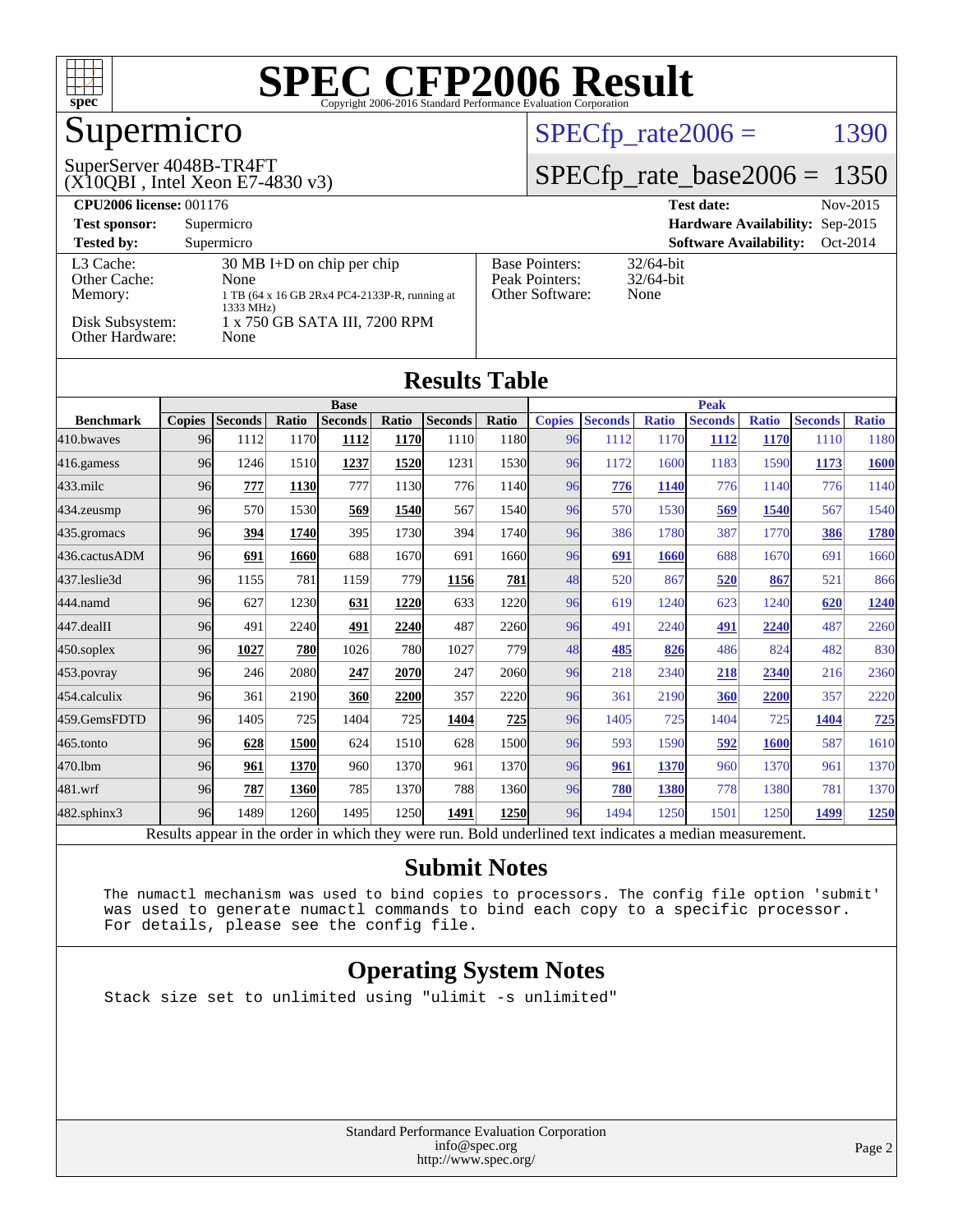

#### Supermicro

 $SPECTp\_rate2006 = 1390$ 

(X10QBI , Intel Xeon E7-4830 v3) SuperServer 4048B-TR4FT

[SPECfp\\_rate\\_base2006 =](http://www.spec.org/auto/cpu2006/Docs/result-fields.html#SPECfpratebase2006) 1350

**[CPU2006 license:](http://www.spec.org/auto/cpu2006/Docs/result-fields.html#CPU2006license)** 001176 **[Test date:](http://www.spec.org/auto/cpu2006/Docs/result-fields.html#Testdate)** Nov-2015 **[Test sponsor:](http://www.spec.org/auto/cpu2006/Docs/result-fields.html#Testsponsor)** Supermicro **[Hardware Availability:](http://www.spec.org/auto/cpu2006/Docs/result-fields.html#HardwareAvailability)** Sep-2015 **[Tested by:](http://www.spec.org/auto/cpu2006/Docs/result-fields.html#Testedby)** Supermicro **[Software Availability:](http://www.spec.org/auto/cpu2006/Docs/result-fields.html#SoftwareAvailability)** Oct-2014

#### **[Platform Notes](http://www.spec.org/auto/cpu2006/Docs/result-fields.html#PlatformNotes)**

Standard Performance Evaluation Corporation BIOS Settings: Power Technology = Custon  $C-State = CO/C1$  Demand Scrub = Disabled Sysinfo program /usr/cpu2006/config/sysinfo.rev6914 \$Rev: 6914 \$ \$Date:: 2014-06-25 #\$ e3fbb8667b5a285932ceab81e28219e1 running on 126-37 Sat Nov 7 16:06:59 2015 This section contains SUT (System Under Test) info as seen by some common utilities. To remove or add to this section, see: <http://www.spec.org/cpu2006/Docs/config.html#sysinfo> From /proc/cpuinfo model name : Intel(R) Xeon(R) CPU E7-4830 v3 @ 2.10GHz 4 "physical id"s (chips) 96 "processors" cores, siblings (Caution: counting these is hw and system dependent. The following excerpts from /proc/cpuinfo might not be reliable. Use with caution.) cpu cores : 12 siblings : 24 physical 0: cores 0 1 2 3 4 5 8 9 10 11 12 13 physical 1: cores 0 1 2 3 4 5 8 9 10 11 12 13 physical 2: cores 0 1 2 3 4 5 8 9 10 11 12 13 physical 3: cores 0 1 2 3 4 5 8 9 10 11 12 13 cache size : 30720 KB From /proc/meminfo<br>MemTotal: 1058840408 kB HugePages\_Total: 0 Hugepagesize: 2048 kB /usr/bin/lsb\_release -d SUSE Linux Enterprise Server 12 From /etc/\*release\* /etc/\*version\* SuSE-release: SUSE Linux Enterprise Server 12 (x86\_64) VERSION = 12 PATCHLEVEL = 0 # This file is deprecated and will be removed in a future service pack or release. # Please check /etc/os-release for details about this release. os-release: NAME="SLES" VERSION="12" VERSION\_ID="12" PRETTY\_NAME="SUSE Linux Enterprise Server 12" ID="sles" ANSI\_COLOR="0;32" CPE\_NAME="cpe:/o:suse:sles:12" Continued on next page

[info@spec.org](mailto:info@spec.org) <http://www.spec.org/>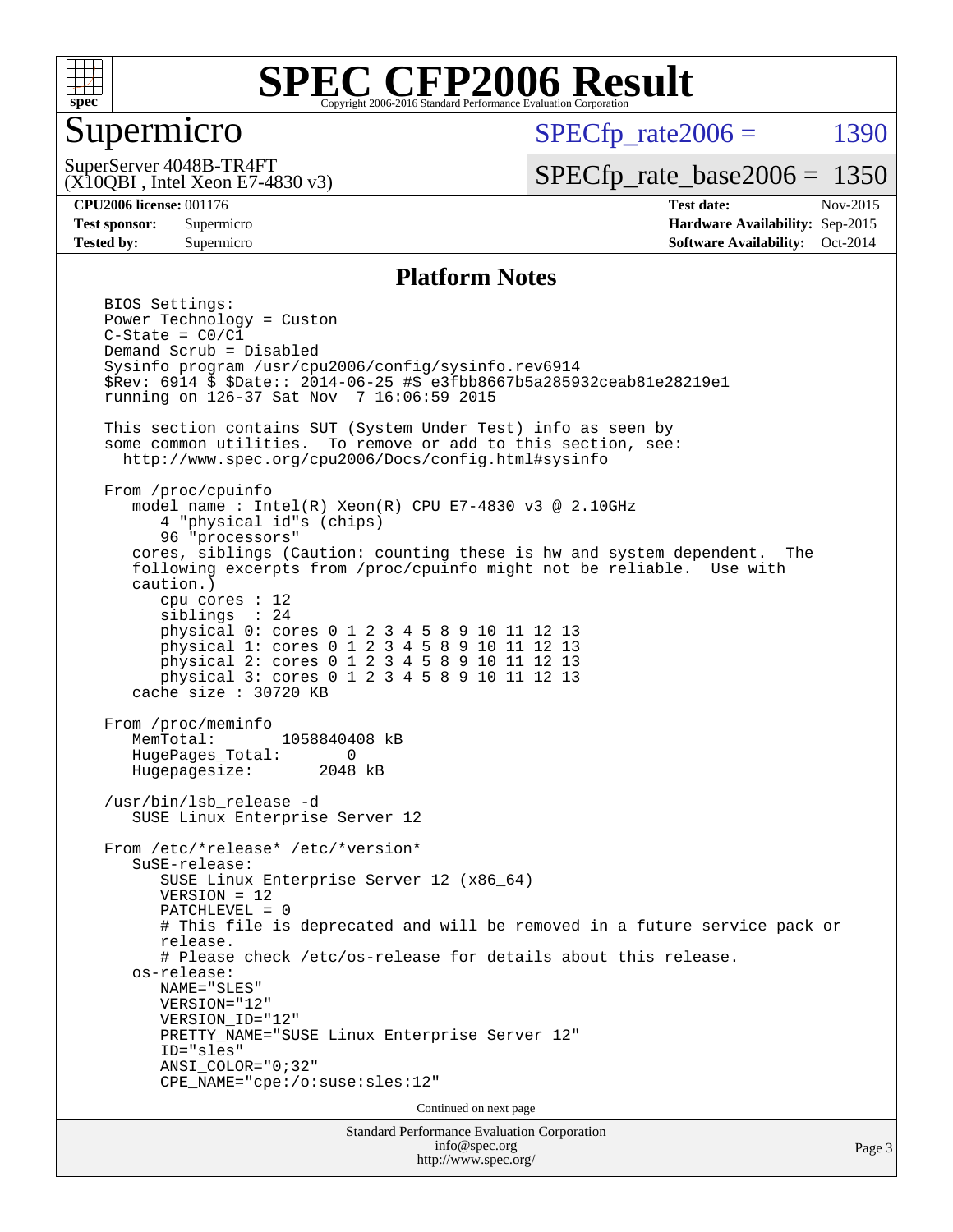

#### Supermicro

 $SPECTp_rate2006 = 1390$ 

(X10QBI , Intel Xeon E7-4830 v3) SuperServer 4048B-TR4FT

[SPECfp\\_rate\\_base2006 =](http://www.spec.org/auto/cpu2006/Docs/result-fields.html#SPECfpratebase2006) 1350

**[CPU2006 license:](http://www.spec.org/auto/cpu2006/Docs/result-fields.html#CPU2006license)** 001176 **[Test date:](http://www.spec.org/auto/cpu2006/Docs/result-fields.html#Testdate)** Nov-2015 **[Test sponsor:](http://www.spec.org/auto/cpu2006/Docs/result-fields.html#Testsponsor)** Supermicro **[Hardware Availability:](http://www.spec.org/auto/cpu2006/Docs/result-fields.html#HardwareAvailability)** Sep-2015 **[Tested by:](http://www.spec.org/auto/cpu2006/Docs/result-fields.html#Testedby)** Supermicro **[Software Availability:](http://www.spec.org/auto/cpu2006/Docs/result-fields.html#SoftwareAvailability)** Oct-2014

#### **[Platform Notes \(Continued\)](http://www.spec.org/auto/cpu2006/Docs/result-fields.html#PlatformNotes)**

 uname -a: Linux 126-37 3.12.28-4-default #1 SMP Thu Sep 25 17:02:34 UTC 2014 (9879bd4) x86\_64 x86\_64 x86\_64 GNU/Linux

run-level 3 Nov 7 02:02

 SPEC is set to: /usr/cpu2006 Filesystem Type Size Used Avail Use% Mounted on /dev/sda2 ext4 591G 308G 282G 53% / Additional information from dmidecode:

 Warning: Use caution when you interpret this section. The 'dmidecode' program reads system data which is "intended to allow hardware to be accurately determined", but the intent may not be met, as there are frequent changes to hardware, firmware, and the "DMTF SMBIOS" standard.

 BIOS American Megatrends Inc. 2.0 10/27/2015 Memory: 64x Hynix HMA42GR7MFR4N-TF 16 GB 2 rank 2133 MHz, configured at 1333 MHz 32x NO DIMM NO DIMM

(End of data from sysinfo program)

#### **[General Notes](http://www.spec.org/auto/cpu2006/Docs/result-fields.html#GeneralNotes)**

Environment variables set by runspec before the start of the run: LD\_LIBRARY\_PATH = "/usr/cpu2006/libs/32:/usr/cpu2006/libs/64:/usr/cpu2006/sh"

 Binaries compiled on a system with 1x Core i5-4670K CPU + 16GB memory using RedHat EL 7.0 Transparent Huge Pages enabled with: echo always > /sys/kernel/mm/transparent\_hugepage/enabled Filesystem page cache cleared with: echo 1> /proc/sys/vm/drop\_caches runspec command invoked through numactl i.e.: numactl --interleave=all runspec <etc>

#### **[Base Compiler Invocation](http://www.spec.org/auto/cpu2006/Docs/result-fields.html#BaseCompilerInvocation)**

[C benchmarks](http://www.spec.org/auto/cpu2006/Docs/result-fields.html#Cbenchmarks):

 $\text{icc}$  -m64

[C++ benchmarks:](http://www.spec.org/auto/cpu2006/Docs/result-fields.html#CXXbenchmarks) [icpc -m64](http://www.spec.org/cpu2006/results/res2016q1/cpu2006-20151215-38436.flags.html#user_CXXbase_intel_icpc_64bit_bedb90c1146cab66620883ef4f41a67e)

[Fortran benchmarks](http://www.spec.org/auto/cpu2006/Docs/result-fields.html#Fortranbenchmarks): [ifort -m64](http://www.spec.org/cpu2006/results/res2016q1/cpu2006-20151215-38436.flags.html#user_FCbase_intel_ifort_64bit_ee9d0fb25645d0210d97eb0527dcc06e)

Continued on next page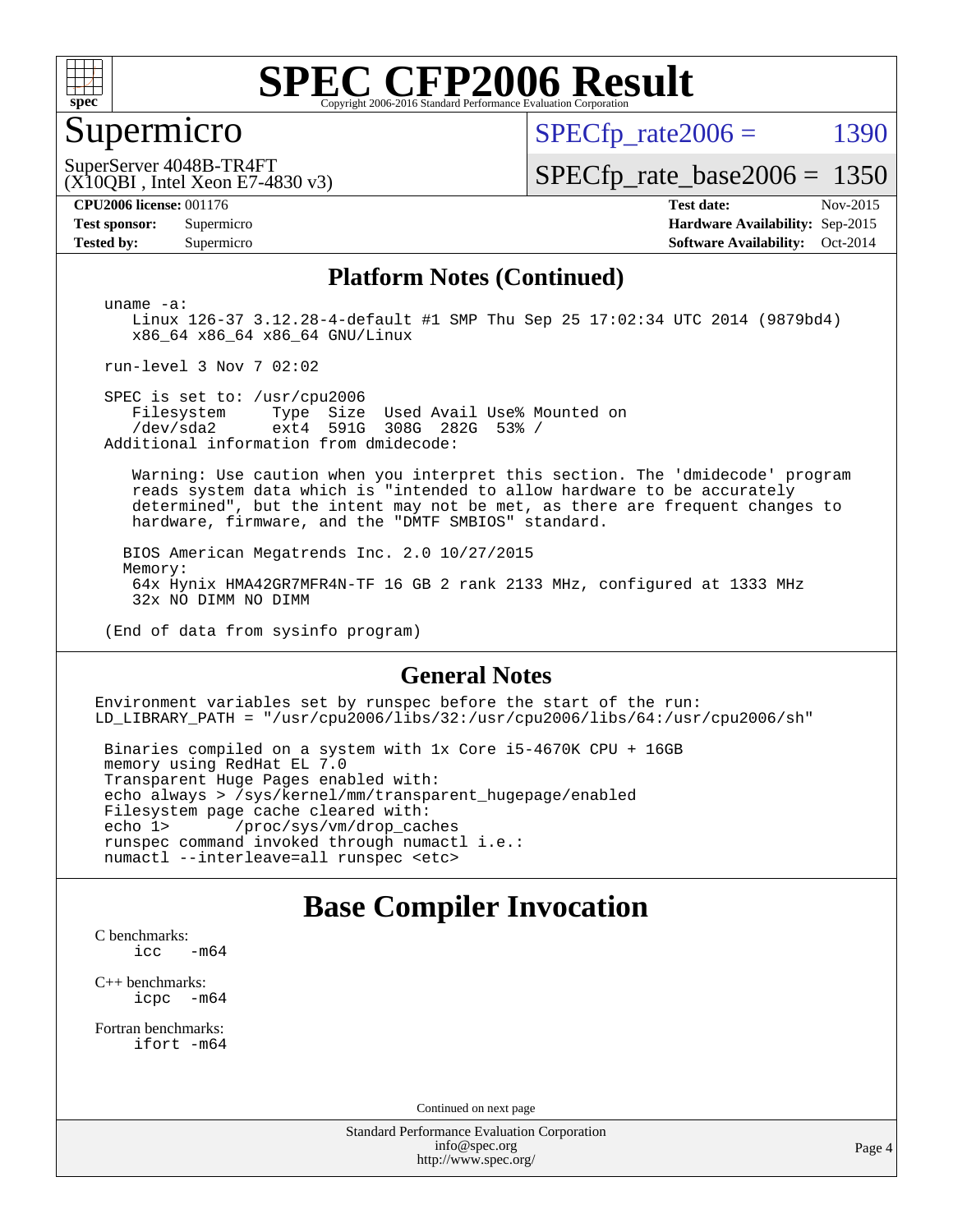

### Supermicro

 $SPECTp\_rate2006 = 1390$ 

(X10QBI , Intel Xeon E7-4830 v3) SuperServer 4048B-TR4FT

[SPECfp\\_rate\\_base2006 =](http://www.spec.org/auto/cpu2006/Docs/result-fields.html#SPECfpratebase2006) 1350

**[CPU2006 license:](http://www.spec.org/auto/cpu2006/Docs/result-fields.html#CPU2006license)** 001176 **[Test date:](http://www.spec.org/auto/cpu2006/Docs/result-fields.html#Testdate)** Nov-2015 **[Test sponsor:](http://www.spec.org/auto/cpu2006/Docs/result-fields.html#Testsponsor)** Supermicro **[Hardware Availability:](http://www.spec.org/auto/cpu2006/Docs/result-fields.html#HardwareAvailability)** Sep-2015 **[Tested by:](http://www.spec.org/auto/cpu2006/Docs/result-fields.html#Testedby)** Supermicro **[Software Availability:](http://www.spec.org/auto/cpu2006/Docs/result-fields.html#SoftwareAvailability)** Oct-2014

### **[Base Compiler Invocation \(Continued\)](http://www.spec.org/auto/cpu2006/Docs/result-fields.html#BaseCompilerInvocation)**

[Benchmarks using both Fortran and C](http://www.spec.org/auto/cpu2006/Docs/result-fields.html#BenchmarksusingbothFortranandC): [icc -m64](http://www.spec.org/cpu2006/results/res2016q1/cpu2006-20151215-38436.flags.html#user_CC_FCbase_intel_icc_64bit_0b7121f5ab7cfabee23d88897260401c) [ifort -m64](http://www.spec.org/cpu2006/results/res2016q1/cpu2006-20151215-38436.flags.html#user_CC_FCbase_intel_ifort_64bit_ee9d0fb25645d0210d97eb0527dcc06e)

#### **[Base Portability Flags](http://www.spec.org/auto/cpu2006/Docs/result-fields.html#BasePortabilityFlags)**

| 410.bwaves: -DSPEC CPU LP64                 |                                                                |
|---------------------------------------------|----------------------------------------------------------------|
| 416.gamess: -DSPEC_CPU_LP64                 |                                                                |
| 433.milc: -DSPEC CPU LP64                   |                                                                |
| 434.zeusmp: -DSPEC_CPU_LP64                 |                                                                |
| 435.gromacs: -DSPEC_CPU_LP64 -nofor_main    |                                                                |
| 436.cactusADM: -DSPEC CPU LP64 -nofor main  |                                                                |
| 437.leslie3d: -DSPEC CPU LP64               |                                                                |
| 444.namd: -DSPEC CPU LP64                   |                                                                |
| 447.dealII: -DSPEC CPU LP64                 |                                                                |
| 450.soplex: -DSPEC_CPU_LP64                 |                                                                |
| 453.povray: -DSPEC_CPU_LP64                 |                                                                |
| 454.calculix: - DSPEC CPU LP64 - nofor main |                                                                |
| 459.GemsFDTD: -DSPEC CPU LP64               |                                                                |
| 465.tonto: -DSPEC CPU LP64                  |                                                                |
| 470.1bm: - DSPEC CPU LP64                   |                                                                |
|                                             | 481.wrf: -DSPEC CPU_LP64 -DSPEC_CPU_CASE_FLAG -DSPEC_CPU_LINUX |
| 482.sphinx3: -DSPEC CPU LP64                |                                                                |

#### **[Base Optimization Flags](http://www.spec.org/auto/cpu2006/Docs/result-fields.html#BaseOptimizationFlags)**

[C benchmarks](http://www.spec.org/auto/cpu2006/Docs/result-fields.html#Cbenchmarks): [-xCORE-AVX2](http://www.spec.org/cpu2006/results/res2016q1/cpu2006-20151215-38436.flags.html#user_CCbase_f-xAVX2_5f5fc0cbe2c9f62c816d3e45806c70d7) [-ipo](http://www.spec.org/cpu2006/results/res2016q1/cpu2006-20151215-38436.flags.html#user_CCbase_f-ipo) [-O3](http://www.spec.org/cpu2006/results/res2016q1/cpu2006-20151215-38436.flags.html#user_CCbase_f-O3) [-no-prec-div](http://www.spec.org/cpu2006/results/res2016q1/cpu2006-20151215-38436.flags.html#user_CCbase_f-no-prec-div) [-opt-prefetch](http://www.spec.org/cpu2006/results/res2016q1/cpu2006-20151215-38436.flags.html#user_CCbase_f-opt-prefetch) [-auto-p32](http://www.spec.org/cpu2006/results/res2016q1/cpu2006-20151215-38436.flags.html#user_CCbase_f-auto-p32) [-ansi-alias](http://www.spec.org/cpu2006/results/res2016q1/cpu2006-20151215-38436.flags.html#user_CCbase_f-ansi-alias) [-opt-mem-layout-trans=3](http://www.spec.org/cpu2006/results/res2016q1/cpu2006-20151215-38436.flags.html#user_CCbase_f-opt-mem-layout-trans_a7b82ad4bd7abf52556d4961a2ae94d5) [C++ benchmarks:](http://www.spec.org/auto/cpu2006/Docs/result-fields.html#CXXbenchmarks) [-xCORE-AVX2](http://www.spec.org/cpu2006/results/res2016q1/cpu2006-20151215-38436.flags.html#user_CXXbase_f-xAVX2_5f5fc0cbe2c9f62c816d3e45806c70d7) [-ipo](http://www.spec.org/cpu2006/results/res2016q1/cpu2006-20151215-38436.flags.html#user_CXXbase_f-ipo) [-O3](http://www.spec.org/cpu2006/results/res2016q1/cpu2006-20151215-38436.flags.html#user_CXXbase_f-O3) [-no-prec-div](http://www.spec.org/cpu2006/results/res2016q1/cpu2006-20151215-38436.flags.html#user_CXXbase_f-no-prec-div) [-opt-prefetch](http://www.spec.org/cpu2006/results/res2016q1/cpu2006-20151215-38436.flags.html#user_CXXbase_f-opt-prefetch) [-auto-p32](http://www.spec.org/cpu2006/results/res2016q1/cpu2006-20151215-38436.flags.html#user_CXXbase_f-auto-p32) [-ansi-alias](http://www.spec.org/cpu2006/results/res2016q1/cpu2006-20151215-38436.flags.html#user_CXXbase_f-ansi-alias) [-opt-mem-layout-trans=3](http://www.spec.org/cpu2006/results/res2016q1/cpu2006-20151215-38436.flags.html#user_CXXbase_f-opt-mem-layout-trans_a7b82ad4bd7abf52556d4961a2ae94d5) [Fortran benchmarks](http://www.spec.org/auto/cpu2006/Docs/result-fields.html#Fortranbenchmarks): [-xCORE-AVX2](http://www.spec.org/cpu2006/results/res2016q1/cpu2006-20151215-38436.flags.html#user_FCbase_f-xAVX2_5f5fc0cbe2c9f62c816d3e45806c70d7) [-ipo](http://www.spec.org/cpu2006/results/res2016q1/cpu2006-20151215-38436.flags.html#user_FCbase_f-ipo) [-O3](http://www.spec.org/cpu2006/results/res2016q1/cpu2006-20151215-38436.flags.html#user_FCbase_f-O3) [-no-prec-div](http://www.spec.org/cpu2006/results/res2016q1/cpu2006-20151215-38436.flags.html#user_FCbase_f-no-prec-div) [-opt-prefetch](http://www.spec.org/cpu2006/results/res2016q1/cpu2006-20151215-38436.flags.html#user_FCbase_f-opt-prefetch) [Benchmarks using both Fortran and C](http://www.spec.org/auto/cpu2006/Docs/result-fields.html#BenchmarksusingbothFortranandC): [-xCORE-AVX2](http://www.spec.org/cpu2006/results/res2016q1/cpu2006-20151215-38436.flags.html#user_CC_FCbase_f-xAVX2_5f5fc0cbe2c9f62c816d3e45806c70d7) [-ipo](http://www.spec.org/cpu2006/results/res2016q1/cpu2006-20151215-38436.flags.html#user_CC_FCbase_f-ipo) [-O3](http://www.spec.org/cpu2006/results/res2016q1/cpu2006-20151215-38436.flags.html#user_CC_FCbase_f-O3) [-no-prec-div](http://www.spec.org/cpu2006/results/res2016q1/cpu2006-20151215-38436.flags.html#user_CC_FCbase_f-no-prec-div) [-opt-prefetch](http://www.spec.org/cpu2006/results/res2016q1/cpu2006-20151215-38436.flags.html#user_CC_FCbase_f-opt-prefetch) [-auto-p32](http://www.spec.org/cpu2006/results/res2016q1/cpu2006-20151215-38436.flags.html#user_CC_FCbase_f-auto-p32) [-ansi-alias](http://www.spec.org/cpu2006/results/res2016q1/cpu2006-20151215-38436.flags.html#user_CC_FCbase_f-ansi-alias) [-opt-mem-layout-trans=3](http://www.spec.org/cpu2006/results/res2016q1/cpu2006-20151215-38436.flags.html#user_CC_FCbase_f-opt-mem-layout-trans_a7b82ad4bd7abf52556d4961a2ae94d5)

#### **[Peak Compiler Invocation](http://www.spec.org/auto/cpu2006/Docs/result-fields.html#PeakCompilerInvocation)**

[C benchmarks](http://www.spec.org/auto/cpu2006/Docs/result-fields.html#Cbenchmarks):  $\text{icc}$   $-\text{m64}$ 

Continued on next page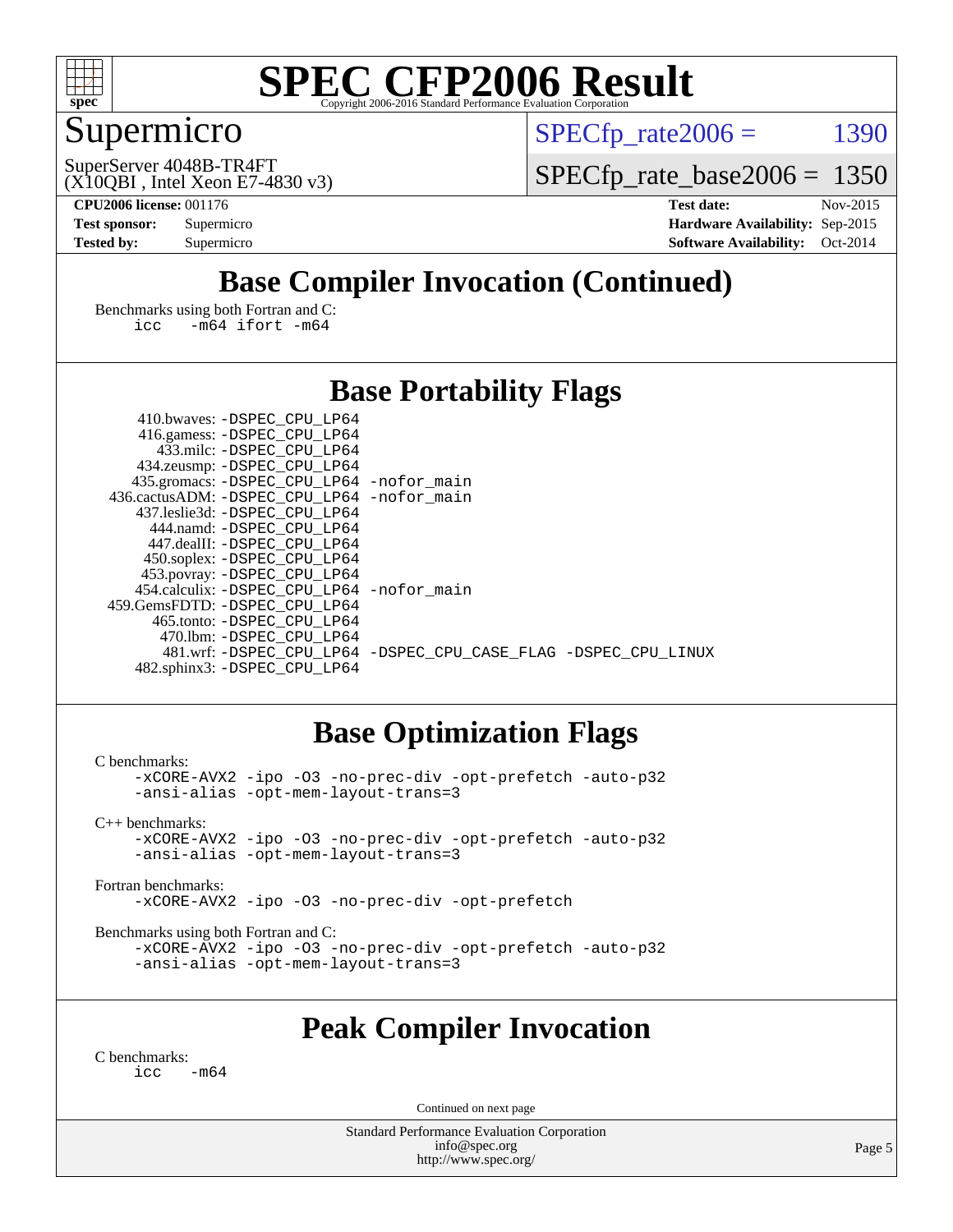

#### Supermicro

 $SPECTp\_rate2006 = 1390$ 

(X10QBI , Intel Xeon E7-4830 v3) SuperServer 4048B-TR4FT

[SPECfp\\_rate\\_base2006 =](http://www.spec.org/auto/cpu2006/Docs/result-fields.html#SPECfpratebase2006) 1350

**[Tested by:](http://www.spec.org/auto/cpu2006/Docs/result-fields.html#Testedby)** Supermicro **[Software Availability:](http://www.spec.org/auto/cpu2006/Docs/result-fields.html#SoftwareAvailability)** Oct-2014

**[CPU2006 license:](http://www.spec.org/auto/cpu2006/Docs/result-fields.html#CPU2006license)** 001176 **[Test date:](http://www.spec.org/auto/cpu2006/Docs/result-fields.html#Testdate)** Nov-2015 **[Test sponsor:](http://www.spec.org/auto/cpu2006/Docs/result-fields.html#Testsponsor)** Supermicro **[Hardware Availability:](http://www.spec.org/auto/cpu2006/Docs/result-fields.html#HardwareAvailability)** Sep-2015

### **[Peak Compiler Invocation \(Continued\)](http://www.spec.org/auto/cpu2006/Docs/result-fields.html#PeakCompilerInvocation)**

[C++ benchmarks \(except as noted below\):](http://www.spec.org/auto/cpu2006/Docs/result-fields.html#CXXbenchmarksexceptasnotedbelow) [icpc -m64](http://www.spec.org/cpu2006/results/res2016q1/cpu2006-20151215-38436.flags.html#user_CXXpeak_intel_icpc_64bit_bedb90c1146cab66620883ef4f41a67e)

450.soplex: [icpc -m32 -L/opt/intel/composer\\_xe\\_2015/lib/ia32](http://www.spec.org/cpu2006/results/res2016q1/cpu2006-20151215-38436.flags.html#user_peakCXXLD450_soplex_intel_icpc_c2c99686a1a582c3e0de0b4806b02cea)

[Fortran benchmarks](http://www.spec.org/auto/cpu2006/Docs/result-fields.html#Fortranbenchmarks): [ifort -m64](http://www.spec.org/cpu2006/results/res2016q1/cpu2006-20151215-38436.flags.html#user_FCpeak_intel_ifort_64bit_ee9d0fb25645d0210d97eb0527dcc06e)

[Benchmarks using both Fortran and C](http://www.spec.org/auto/cpu2006/Docs/result-fields.html#BenchmarksusingbothFortranandC): [icc -m64](http://www.spec.org/cpu2006/results/res2016q1/cpu2006-20151215-38436.flags.html#user_CC_FCpeak_intel_icc_64bit_0b7121f5ab7cfabee23d88897260401c) [ifort -m64](http://www.spec.org/cpu2006/results/res2016q1/cpu2006-20151215-38436.flags.html#user_CC_FCpeak_intel_ifort_64bit_ee9d0fb25645d0210d97eb0527dcc06e)

**[Peak Portability Flags](http://www.spec.org/auto/cpu2006/Docs/result-fields.html#PeakPortabilityFlags)**

 410.bwaves: [-DSPEC\\_CPU\\_LP64](http://www.spec.org/cpu2006/results/res2016q1/cpu2006-20151215-38436.flags.html#suite_peakPORTABILITY410_bwaves_DSPEC_CPU_LP64) 416.gamess: [-DSPEC\\_CPU\\_LP64](http://www.spec.org/cpu2006/results/res2016q1/cpu2006-20151215-38436.flags.html#suite_peakPORTABILITY416_gamess_DSPEC_CPU_LP64) 433.milc: [-DSPEC\\_CPU\\_LP64](http://www.spec.org/cpu2006/results/res2016q1/cpu2006-20151215-38436.flags.html#suite_peakPORTABILITY433_milc_DSPEC_CPU_LP64) 434.zeusmp: [-DSPEC\\_CPU\\_LP64](http://www.spec.org/cpu2006/results/res2016q1/cpu2006-20151215-38436.flags.html#suite_peakPORTABILITY434_zeusmp_DSPEC_CPU_LP64) 435.gromacs: [-DSPEC\\_CPU\\_LP64](http://www.spec.org/cpu2006/results/res2016q1/cpu2006-20151215-38436.flags.html#suite_peakPORTABILITY435_gromacs_DSPEC_CPU_LP64) [-nofor\\_main](http://www.spec.org/cpu2006/results/res2016q1/cpu2006-20151215-38436.flags.html#user_peakLDPORTABILITY435_gromacs_f-nofor_main) 436.cactusADM: [-DSPEC\\_CPU\\_LP64](http://www.spec.org/cpu2006/results/res2016q1/cpu2006-20151215-38436.flags.html#suite_peakPORTABILITY436_cactusADM_DSPEC_CPU_LP64) [-nofor\\_main](http://www.spec.org/cpu2006/results/res2016q1/cpu2006-20151215-38436.flags.html#user_peakLDPORTABILITY436_cactusADM_f-nofor_main) 437.leslie3d: [-DSPEC\\_CPU\\_LP64](http://www.spec.org/cpu2006/results/res2016q1/cpu2006-20151215-38436.flags.html#suite_peakPORTABILITY437_leslie3d_DSPEC_CPU_LP64) 444.namd: [-DSPEC\\_CPU\\_LP64](http://www.spec.org/cpu2006/results/res2016q1/cpu2006-20151215-38436.flags.html#suite_peakPORTABILITY444_namd_DSPEC_CPU_LP64) 447.dealII: [-DSPEC\\_CPU\\_LP64](http://www.spec.org/cpu2006/results/res2016q1/cpu2006-20151215-38436.flags.html#suite_peakPORTABILITY447_dealII_DSPEC_CPU_LP64) 453.povray: [-DSPEC\\_CPU\\_LP64](http://www.spec.org/cpu2006/results/res2016q1/cpu2006-20151215-38436.flags.html#suite_peakPORTABILITY453_povray_DSPEC_CPU_LP64) 454.calculix: [-DSPEC\\_CPU\\_LP64](http://www.spec.org/cpu2006/results/res2016q1/cpu2006-20151215-38436.flags.html#suite_peakPORTABILITY454_calculix_DSPEC_CPU_LP64) [-nofor\\_main](http://www.spec.org/cpu2006/results/res2016q1/cpu2006-20151215-38436.flags.html#user_peakLDPORTABILITY454_calculix_f-nofor_main) 459.GemsFDTD: [-DSPEC\\_CPU\\_LP64](http://www.spec.org/cpu2006/results/res2016q1/cpu2006-20151215-38436.flags.html#suite_peakPORTABILITY459_GemsFDTD_DSPEC_CPU_LP64) 465.tonto: [-DSPEC\\_CPU\\_LP64](http://www.spec.org/cpu2006/results/res2016q1/cpu2006-20151215-38436.flags.html#suite_peakPORTABILITY465_tonto_DSPEC_CPU_LP64) 470.lbm: [-DSPEC\\_CPU\\_LP64](http://www.spec.org/cpu2006/results/res2016q1/cpu2006-20151215-38436.flags.html#suite_peakPORTABILITY470_lbm_DSPEC_CPU_LP64) 481.wrf: [-DSPEC\\_CPU\\_LP64](http://www.spec.org/cpu2006/results/res2016q1/cpu2006-20151215-38436.flags.html#suite_peakPORTABILITY481_wrf_DSPEC_CPU_LP64) [-DSPEC\\_CPU\\_CASE\\_FLAG](http://www.spec.org/cpu2006/results/res2016q1/cpu2006-20151215-38436.flags.html#b481.wrf_peakCPORTABILITY_DSPEC_CPU_CASE_FLAG) [-DSPEC\\_CPU\\_LINUX](http://www.spec.org/cpu2006/results/res2016q1/cpu2006-20151215-38436.flags.html#b481.wrf_peakCPORTABILITY_DSPEC_CPU_LINUX) 482.sphinx3: [-DSPEC\\_CPU\\_LP64](http://www.spec.org/cpu2006/results/res2016q1/cpu2006-20151215-38436.flags.html#suite_peakPORTABILITY482_sphinx3_DSPEC_CPU_LP64)

### **[Peak Optimization Flags](http://www.spec.org/auto/cpu2006/Docs/result-fields.html#PeakOptimizationFlags)**

[C benchmarks](http://www.spec.org/auto/cpu2006/Docs/result-fields.html#Cbenchmarks):

 433.milc: [-xCORE-AVX2](http://www.spec.org/cpu2006/results/res2016q1/cpu2006-20151215-38436.flags.html#user_peakPASS2_CFLAGSPASS2_LDFLAGS433_milc_f-xAVX2_5f5fc0cbe2c9f62c816d3e45806c70d7)(pass 2) [-prof-gen](http://www.spec.org/cpu2006/results/res2016q1/cpu2006-20151215-38436.flags.html#user_peakPASS1_CFLAGSPASS1_LDFLAGS433_milc_prof_gen_e43856698f6ca7b7e442dfd80e94a8fc)(pass 1) [-ipo](http://www.spec.org/cpu2006/results/res2016q1/cpu2006-20151215-38436.flags.html#user_peakPASS2_CFLAGSPASS2_LDFLAGS433_milc_f-ipo)(pass 2) [-O3](http://www.spec.org/cpu2006/results/res2016q1/cpu2006-20151215-38436.flags.html#user_peakPASS2_CFLAGSPASS2_LDFLAGS433_milc_f-O3)(pass 2) [-no-prec-div](http://www.spec.org/cpu2006/results/res2016q1/cpu2006-20151215-38436.flags.html#user_peakPASS2_CFLAGSPASS2_LDFLAGS433_milc_f-no-prec-div)(pass 2) [-opt-mem-layout-trans=3](http://www.spec.org/cpu2006/results/res2016q1/cpu2006-20151215-38436.flags.html#user_peakPASS2_CFLAGS433_milc_f-opt-mem-layout-trans_a7b82ad4bd7abf52556d4961a2ae94d5)(pass 2) [-prof-use](http://www.spec.org/cpu2006/results/res2016q1/cpu2006-20151215-38436.flags.html#user_peakPASS2_CFLAGSPASS2_LDFLAGS433_milc_prof_use_bccf7792157ff70d64e32fe3e1250b55)(pass 2) [-auto-ilp32](http://www.spec.org/cpu2006/results/res2016q1/cpu2006-20151215-38436.flags.html#user_peakCOPTIMIZE433_milc_f-auto-ilp32)

 $470.$ lbm: basepeak = yes

 482.sphinx3: [-xCORE-AVX2](http://www.spec.org/cpu2006/results/res2016q1/cpu2006-20151215-38436.flags.html#user_peakOPTIMIZE482_sphinx3_f-xAVX2_5f5fc0cbe2c9f62c816d3e45806c70d7) [-ipo](http://www.spec.org/cpu2006/results/res2016q1/cpu2006-20151215-38436.flags.html#user_peakOPTIMIZE482_sphinx3_f-ipo) [-O3](http://www.spec.org/cpu2006/results/res2016q1/cpu2006-20151215-38436.flags.html#user_peakOPTIMIZE482_sphinx3_f-O3) [-no-prec-div](http://www.spec.org/cpu2006/results/res2016q1/cpu2006-20151215-38436.flags.html#user_peakOPTIMIZE482_sphinx3_f-no-prec-div) [-opt-mem-layout-trans=3](http://www.spec.org/cpu2006/results/res2016q1/cpu2006-20151215-38436.flags.html#user_peakOPTIMIZE482_sphinx3_f-opt-mem-layout-trans_a7b82ad4bd7abf52556d4961a2ae94d5) [-unroll2](http://www.spec.org/cpu2006/results/res2016q1/cpu2006-20151215-38436.flags.html#user_peakCOPTIMIZE482_sphinx3_f-unroll_784dae83bebfb236979b41d2422d7ec2)

[C++ benchmarks:](http://www.spec.org/auto/cpu2006/Docs/result-fields.html#CXXbenchmarks)

Continued on next page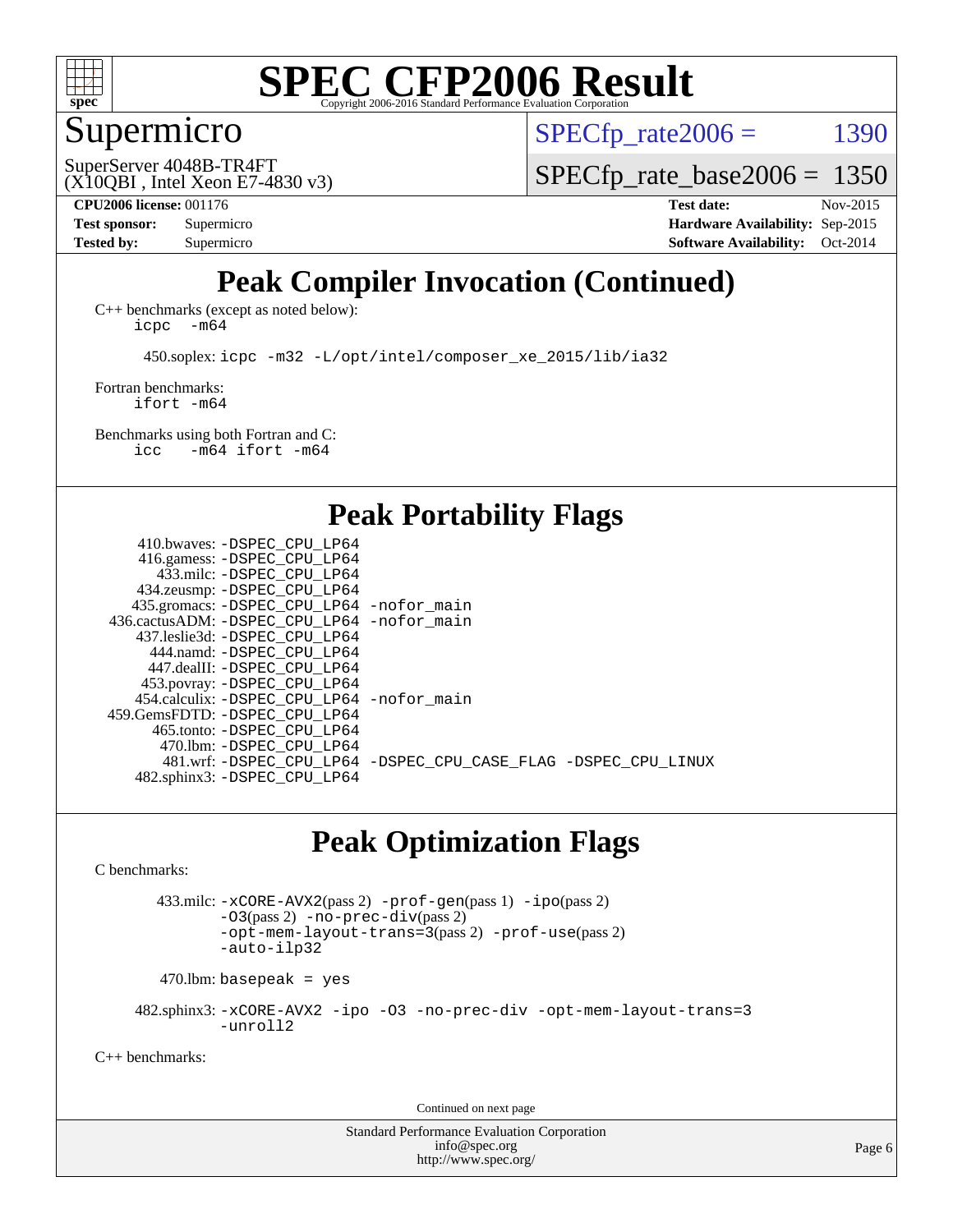

### Supermicro

 $SPECTp\_rate2006 = 1390$ 

(X10QBI , Intel Xeon E7-4830 v3) SuperServer 4048B-TR4FT

 $SPECTp\_rate\_base2006 = 1350$ 

**[Tested by:](http://www.spec.org/auto/cpu2006/Docs/result-fields.html#Testedby)** Supermicro **[Software Availability:](http://www.spec.org/auto/cpu2006/Docs/result-fields.html#SoftwareAvailability)** Oct-2014

**[CPU2006 license:](http://www.spec.org/auto/cpu2006/Docs/result-fields.html#CPU2006license)** 001176 **[Test date:](http://www.spec.org/auto/cpu2006/Docs/result-fields.html#Testdate)** Nov-2015 **[Test sponsor:](http://www.spec.org/auto/cpu2006/Docs/result-fields.html#Testsponsor)** Supermicro **[Hardware Availability:](http://www.spec.org/auto/cpu2006/Docs/result-fields.html#HardwareAvailability)** Sep-2015

### **[Peak Optimization Flags \(Continued\)](http://www.spec.org/auto/cpu2006/Docs/result-fields.html#PeakOptimizationFlags)**

```
 444.namd: -xCORE-AVX2(pass 2) -prof-gen(pass 1) -ipo(pass 2)
               -O3(pass 2) -no-prec-div(pass 2)
               -opt-mem-layout-trans=3(pass 2) -prof-use(pass 2) -fno-alias
               -auto-ilp32
      447.dealII: basepeak = yes
      450.soplex: -xCORE-AVX2(pass 2) -prof-gen(pass 1) -ipo(pass 2)
               -O3(pass 2) -no-prec-div(pass 2)
               -opt-mem-layout-trans=3(pass 2) -prof-use(pass 2)
               -opt-malloc-options=3
      453.povray: -xCORE-AVX2(pass 2) -prof-gen(pass 1) -ipo(pass 2)
               -O3(pass 2) -no-prec-div(pass 2)
               -opt-mem-layout-trans=3(pass 2) -prof-use(pass 2) -unroll4
               -ansi-alias
Fortran benchmarks: 
     410.bwaves: basepeak = yes 416.gamess: -xCORE-AVX2(pass 2) -prof-gen(pass 1) -ipo(pass 2)
               -03(pass 2) -no-prec-div(pass 2) -prof-use(pass 2) -unroll2-inline-level=0 -scalar-rep-
      434.zeusmp: basepeak = yes
     437.leslie3d: -xCORE-AVX2 -ipo -O3 -no-prec-div -opt-prefetch
  459.GemsFDTD: basepeak = yes
        465.tonto: -xCORE-AVX2(pass 2) -prof-gen(pass 1) -ipo(pass 2)
               -03(pass 2) -no-prec-div-prof-use(pass 2) -unroll 4-auto -inline-calloc -opt-malloc-options=3
Benchmarks using both Fortran and C: 
     435.gromacs: -xCORE-AVX2(pass 2) -prof-gen(pass 1) -ipo(pass 2)
               -O3(pass 2) -no-prec-div(pass 2)
               -opt-mem-layout-trans=3(pass 2) -prof-use(pass 2)
               -opt-prefetch -auto-ilp32
 436.cactusADM:basepeak = yes454.calculix: basepeak = yes
         481.wrf: -xCORE-AVX2 -ipo -O3 -no-prec-div -auto-ilp32
```